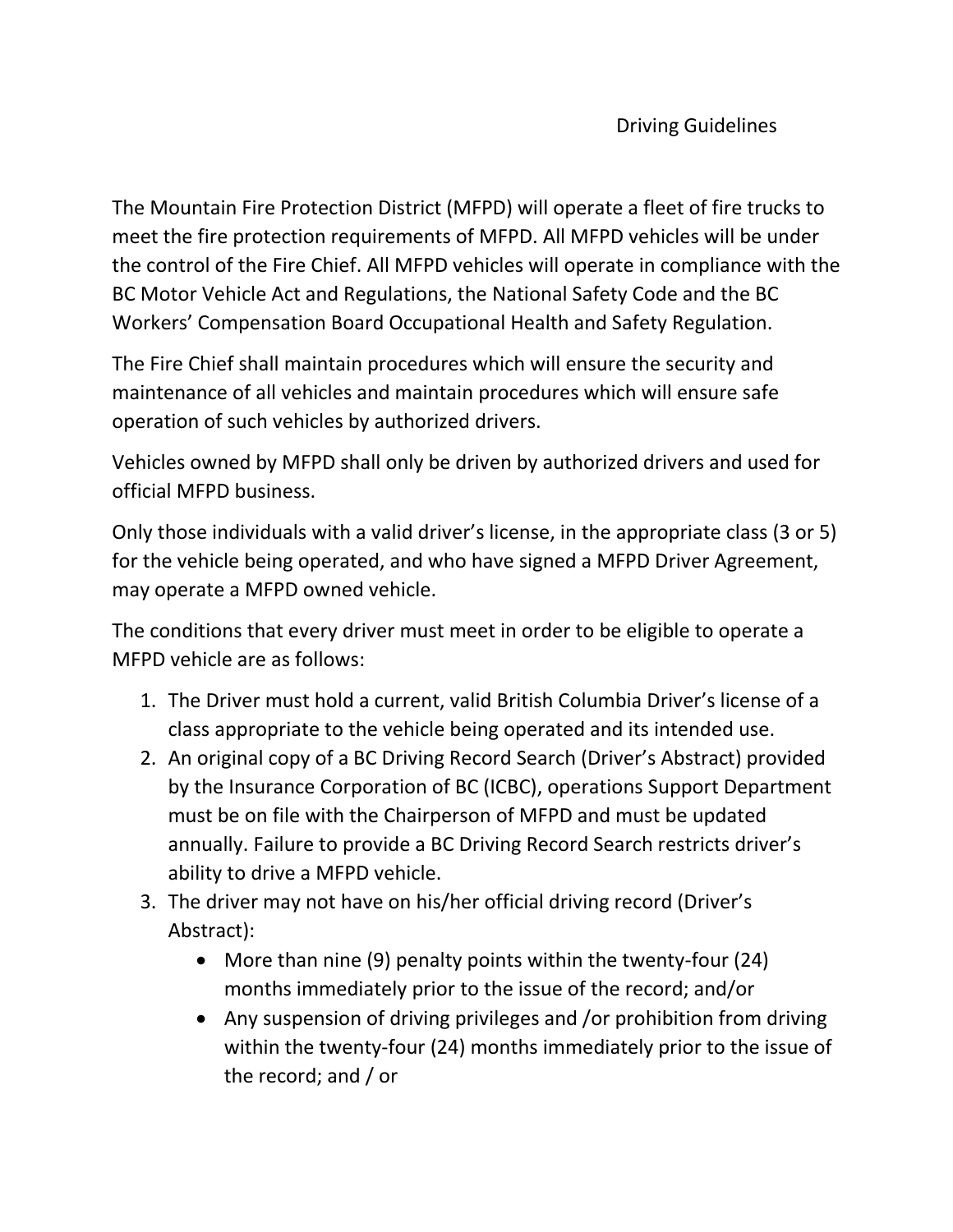- Any alcohol or drug impairment related driving offences, violations or infractions with the thirty-six (36) months immediately prior to the issue of the record.
- 4. The Driver must sign a MFPD Driver Agreement.

The BC Driving Record Search (Driver's Abstract) shall be updated annually, on the driver's anniversary date and submitted to the Chairperson of the MFPD.

Any accidents which involve a MFPD vehicle, or damage caused to a MFPD vehicle while in the care and / or control of an authorized driver, shall be reported without delay to the Fire Chief, who will notify the Chairperson of the MFPD.

Smoking and/or the consumption of alcohol in MFPD vehicles is strictly prohibited.

The use of prescription and non-prescription drugs known to have adverse effect upon the ability to drive safely is strictly prohibited.